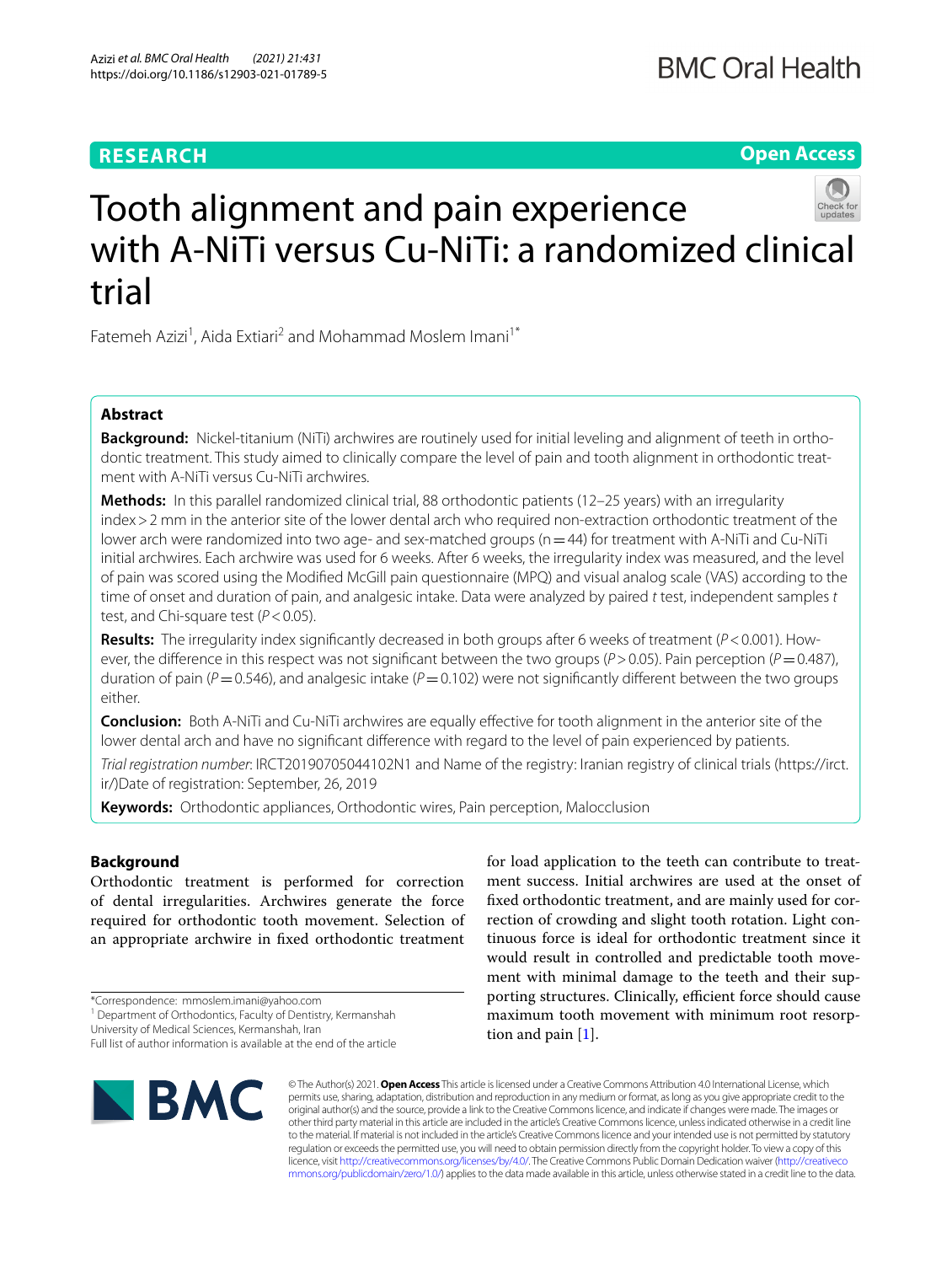The force generated by an archwire highly depends on the physical properties of the material used for the fabrication of archwire. At present, due to the wide range of mechanical properties of diferent alloys, archwires with the same size and shape but diferent stifness can be fabricated [\[1](#page-6-0)]. Ideally, an archwire should be biocompatible, must have low stifness to release light force upon activation, high strength, and resistance to permanent deformation, should preserve its elasticity for a long period of time, and must be easy to use and low-cost [[1](#page-6-0)].

Selection of a suitable archwire is an important step that determines the success of leveling and alignment of the teeth [\[2](#page-6-1)].

At present, diferent orthodontic archwires are used for the initial phase of orthodontic treatment. Nickel– titanium (NiTi) archwires are most commonly used for the initial leveling and alignment of the teeth due to the optimal elasticity, low stifness, high fexibility, and high spring back of the NiTi alloy [\[2](#page-6-1)[–4](#page-6-2)]. NiTi alloy is available in two crystalline phases of martensite and austenite (A-NiTi), with diferent physical and mechanical properties. Formation of each phase depends on the magnitude of the applied stress and temperature change. Phase transformation alters the properties of the wire without changing the type of material. Presence of both phases in an archwire results in super-elasticity of the alloy. This unique property is favorable for initial leveling and alignment of the teeth. The temperature at which, phase transformation occurs is known as the transition temperature. The A-NiTi wire, mainly composed of the austenite (high-temperature) phase, has higher elasticity than stainless steel. Bending the NiTi wire by at least 2 mm helps in formation of the martensite phase. This process is referred to as the stress‐induced martensitic transformation. To achieve maximum clinical efficacy, the transition temperature should be adjusted close or right below the oral temperature  $[1]$  $[1]$ . The NiTi archwires can be divided into four types according to their crystalline structure and phase transformation: stabilized (such as Nitinol, Titanal, and Orthonol), super-elastic austenite type (such as A-NiTi), thermodynamic martensite type (such as Cu-NiTi and Neo Sentalloy), and graded thermodynamic type (such as Bioforce) [[1\]](#page-6-0).

The A-NiTi archwire has excellent spring back compared with other archwires, and can apply light load in a wide range due to its molecular and crystalline composition [\[5](#page-7-0)]. Following the introduction of NiTi archwires to orthodontics, diferent elements were added to this alloy to confer clinical advantages. Copper (Cu) is added to NiTi alloy to decrease the loading stress, and lead to more efective orthodontic tooth movement by provision of optimal force  $[6]$  $[6]$ . The Cu-NiTi archwire has thermo-elastic properties due to its phase transition depending on temperature [\[7\]](#page-7-2).

The load applied by the archwire should be able to induce tooth movement in the desired direction with minimal pain  $[3, 8]$  $[3, 8]$  $[3, 8]$  $[3, 8]$ . It has been confirmed that orthodontic force application results in the release of pro-infammatory cytokines and generation of infammatory-like reactions  $[5]$  $[5]$ . The prostaglandins serve as a mediator for orthodontic tooth movement; however, they also enhance the transfer of painful stimuli and result in pain generation [[9\]](#page-7-4). Formation of ischemic areas in the periodontal ligament with sterile necrosis can also cause orthodontic pain. Mild infammation of the pulp and allergic reactions contribute to pain and edema in orthodontic patients as well [[7\]](#page-7-2).

In vitro investigations under controlled conditions have supported the unique performance of new archwires such as thermos-elastic wires  $[2]$  $[2]$ . The cost of Cu-NiTi archwires is about twice that of A-NiTi archwires. Considering their high cost and oral clinical conditions, their performance should be investigated in the clinical setting [[5\]](#page-7-0). Adequate clinical evidence is not available on this topic, and clinical trials are required to compare the performance of thermo-elastic and super-elastic archwires  $[2]$  $[2]$ . Thus, this study was carried out aiming to clinically compare the rate of tooth alignment and the level of pain in orthodontic treatment with A-NiTi versus Cu-NiTi archwires.

## **Methods**

This parallel randomized clinical trial was conducted at the School of Dentistry of Kermanshah University of Medical Sciences in 2019. The study protocol was approved by the ethics committee of this university (IR. KUMS.REC.1398.632), and registered in the Iranian Registry of Clinical Trials (IRCT20190705044102N1) that the frst registration date was 26/09/2019.

## **Trial design**

This parallel randomized clinical trial evaluated orthodontic patients in two groups of A-NiTi and Cu-NiTi archwires. The study was carried out and reported in accordance with the CONSORT guidelines.

#### **Participants, eligibility criteria, and settings**

The study population was derived from patients requiring fxed orthodontic treatment of the lower arch presenting to private dental offices in Kermanshah City. Eligible patients were enrolled by convenience sampling after they willingly signed informed consent forms. The inclusion criteria were (1) requiring non-extraction fxed orthodontic treatment of the lower arch, (2) patients with complete permanent dentition (except for the second and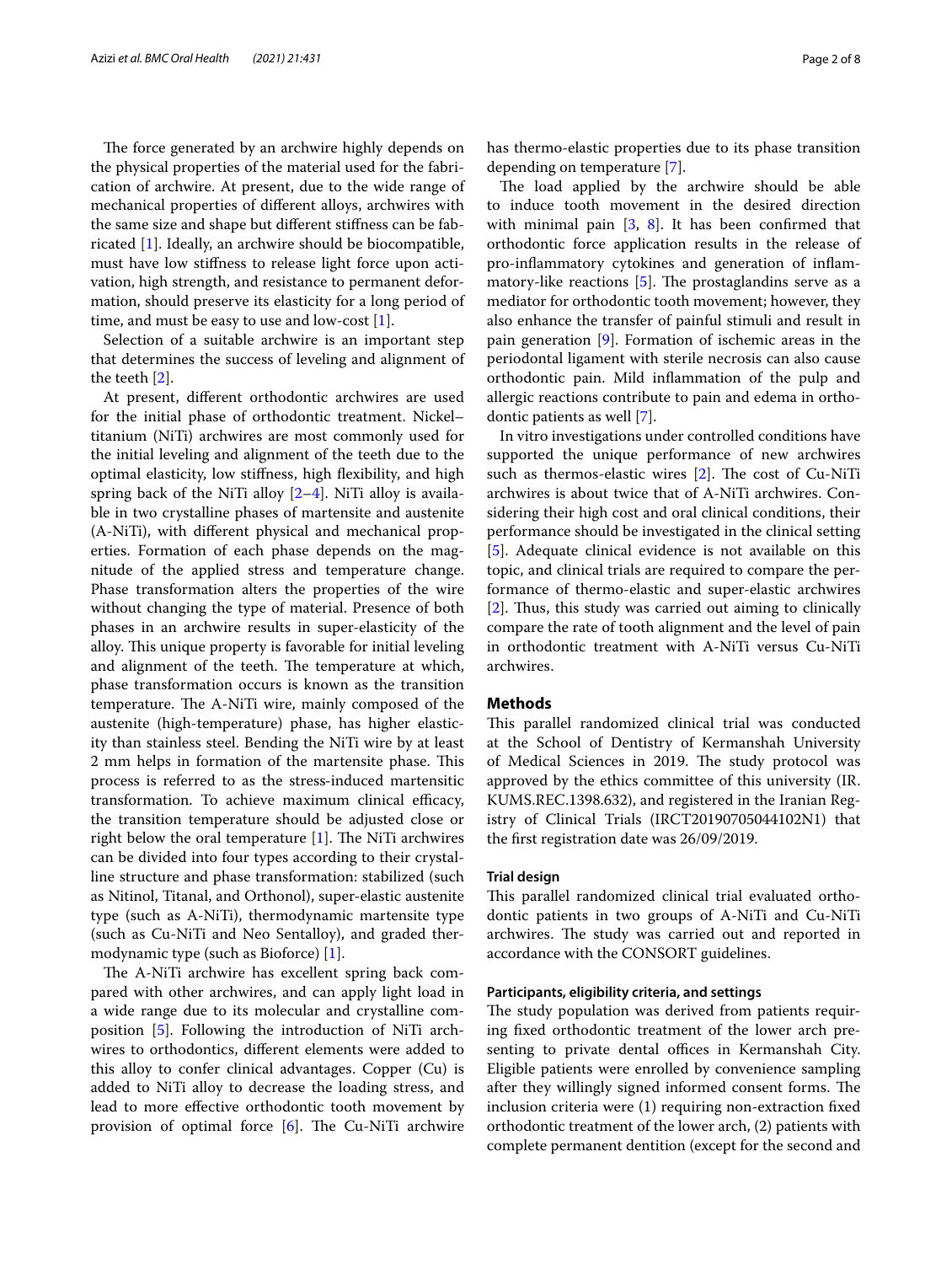third molars), (3) age between 12 and 25 years, (4) crowding of the anterior site of the lower dental arch, (5) irregularity index  $>$  2 mm in the mandible, (6) not performing the expansion and distalization phase of the lower arch during the study period, (7) absence of missing or spacing in the lower arch.

The exclusion criteria were  $(1)$  presence of active periodontal disease, (2) history of previous orthodontic treatment, (3) systemic diseases afecting pain perception, (4) chronic intake of analgesics and non-steroidal antiinfammatory drugs, (5) presence of blocked-out teeth that did not allow bracket bonding in the initial bonding session, and (6) patients with a history of toothache, mucosal ulcers, or temporomandibular disorders. A total of 88 eligible patients were enrolled.

## **Interventions**

Control group: After obtaining an alginate impression from the mandibular arch, and banding and bonding of the teeth with MBT0/022 system (American Orthodontics, Sheboygan, Wisconsin, USA) and standardization of bracket placement, 0.014-inch A-NiTi archwire (American Orthodontics, Sheboygan, Wisconsin, USA) was used.

Intervention group: After obtaining an alginate impression from the mandibular arch, and banding and bonding of the teeth with MBTT0/022 system (and standardization of bracket placement) similar to the control group, 0.014-inch Cu-NiTi archwire (American Orthodontics, Sheboygan, Wisconsin, USA) was used.

The archwires were placed such that they engaged all the lower teeth. Also, type of engagement with the elastomeric ligature (Dentaurum GmbH & Co., KG, Ispringen, Germany) was the same for all patients.

To control for the confounding factors, bonding of the maxillary arch was not performed or at least the wire of the maxillary arch was not changed during the follow-up period (6 weeks). Also, if less than 2 months had passed since the primary orthodontic impression making, the impression was not repeated prior to the lower arch bonding, and the same primary impression was used. The patients were recalled after 6 weeks, and an alginate impression was made. The irregularity index was calculated for the anterior segment (Fig. [1\)](#page-2-0), and the level of pain was determined using the modifed McGill pain questionnaire (MPQ) with confrmed validity and reliability [[10\]](#page-7-5), and a pictorial visual analog scale (VAS). For this purpose, all patients were provided with the MPQ after archwire placement, and were instructed on how to fill it out at different times. The patients were allowed to use 325 mg acetaminophen for pain control [\[11](#page-7-6)], but were requested to write down the number of analgesics taken in the questionnaire.



<span id="page-2-0"></span>**Fig. 1** Schematic view of the calculation of irregularity index

### **Outcomes (primary and secondary)**

The primary objective of this study was to assess the amount of tooth alignment by the irregularity index while the secondary outcome was to assess the level of perceived pain by using the MPQ and the pictorial VAS (time of initiation of pain, duration of pain, and analgesic intake).

## **Sample size calculation**

The sample size was calculated to be 44 in each group according to a study by Mahmoudzadeh et al. [[12](#page-7-7)] assuming  $α=0.05$ ,  $β=0.2$ , standard deviation of 0.98, and  $D=0.6$ 

## **Interim analyses and stopping guidelines**

There were no interim analyses or stopping guidelines.

## **Randomization**

Block randomization was applied. For this purpose, four levels were defned according to gender and age range of 12–17.99 years, and 18–25 years. Allocation of samples to the groups was performed based on the abovementioned levels by using 8 random blocks. Two blocks were defned for treatment with A-NiTi and Cu-NiTi archwires. Of the two binary combinations of the two archwires, one block was randomly selected. Eventually, 22 patients were allocated to each level (4 levels, a total of 88 patients). Half of them were treated with A-NiTi and the other half with Cu-NiTi archwire.

### **Blinding**

The examiner who calculated the irregularity index (by assessment of dental casts), and the pain score was not aware of the group allocation of patients. After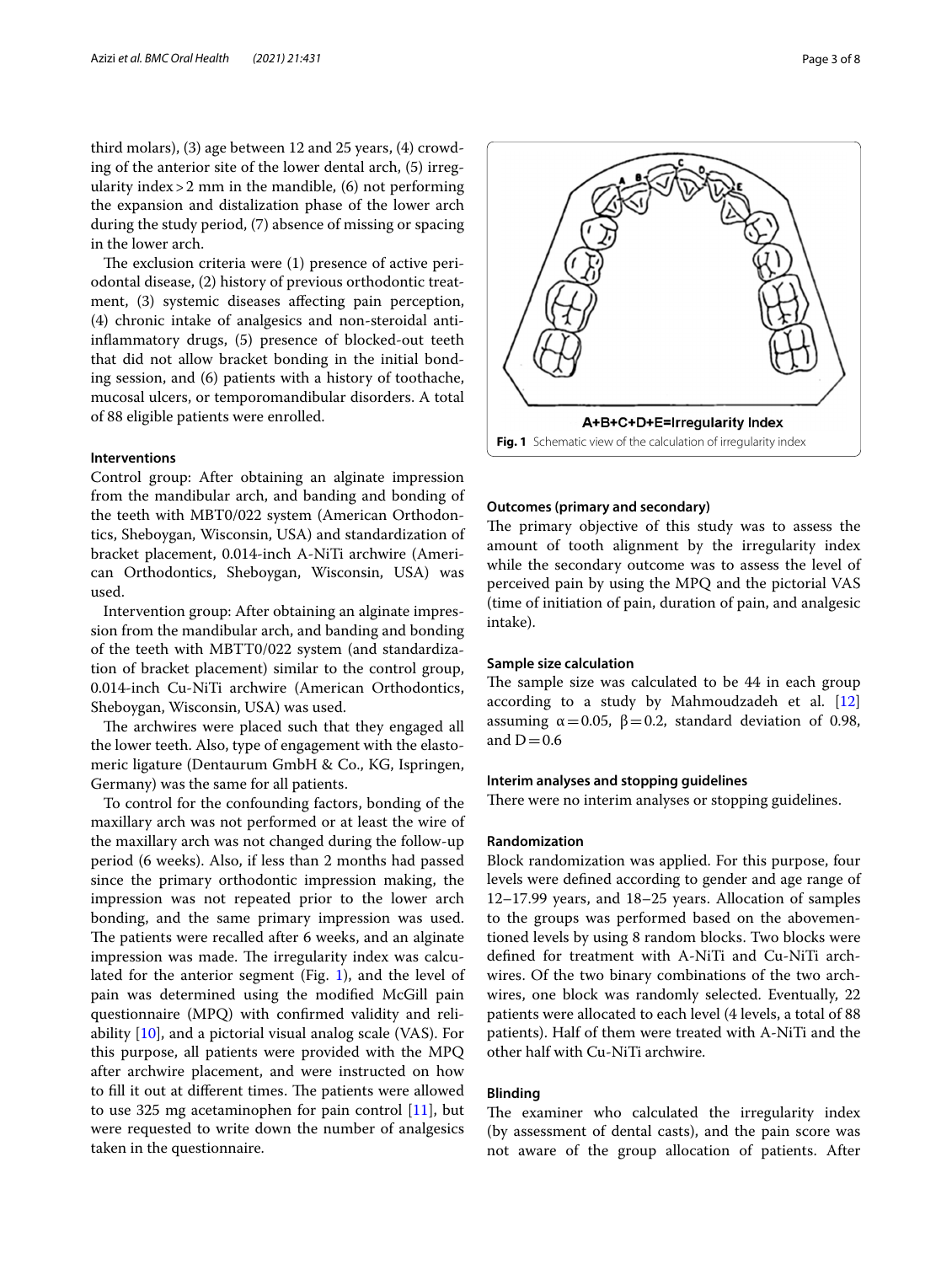<span id="page-3-0"></span>**Table 1** Demographic information of patients

| Variable             |              |              |           | A-NiTi (%) Cu-NiTi (%) P value Test statistic |
|----------------------|--------------|--------------|-----------|-----------------------------------------------|
| Gender               |              |              |           |                                               |
| Male                 | 22(50)       | 22(50)       | $1*$      | 0.001                                         |
| Female               | 22(50)       | 22(50)       |           |                                               |
| Mean age (years)     | $18.8 + 4.2$ | $18.3 + 4.7$ | $0.598**$ | 0.528                                         |
| Age groups (years)   |              |              |           |                                               |
| $12 \leq$ age $<$ 18 | 24 (48)      | 26(52)       | $0.667*$  | 0.185                                         |
| $<$ 18 age $<$ 25    | 20(52.6)     | 18 (47.4)    |           |                                               |

\*Chi-square test

\*\*Student *t* test

impression making, pouring the casts, and banding and bonding, the patients received the archwires based on their group allocation. The research director coded the patients' casts. The statistician who performed the statistical analysis was also blinded to the group allocation of patients. The patients were blinded to the type of archwire they received as well.

## **Statistical analysis**

The Kolmogorov–Smirnov test was applied to analyze the normal distribution of the data. Comparisons were made using independent samples *t* test and paired *t* test via SPSS version 16 at 0.05 level of signifcance.

## **Results**

## **Participant flow**

A total of 88 orthodontic patients were evaluated in two groups ( $n=44$ ). Table [1](#page-3-0) presents the demographic information of patients. In each group, 22 were males and 22 were females  $(P=1.00)$ . The mean age of patients was  $18.8 \pm 4.2$  years in the A-NiTi and  $18.3 \pm 4.7$  years in the Cu-NiTi group. The two groups were not significantly different regarding age  $(P=0.528)$ . Figure [2](#page-4-0) shows the flow diagram of the study.

## **Harms**

No patients were harmed during the study.

#### **Subgroup analyses**

#### *Primary outcome*

Table [2](#page-5-0) presents the irregularity index of the two groups before and after the intervention. As shown, the mean irregularity index was almost the same in the two groups at baseline  $(P=0.855)$ . After the intervention, the mean irregularity index in the Cu-NiTi group was slightly higher than that in the A-NiTi group but not signifcantly  $(P=0.065)$ .

In both the A-NiTi and Cu-NiTi groups, the mean irregularity index after the intervention was signifcantly lower than that before the intervention (*P*<0.000).

## *Secondary outcome*

Table [3](#page-5-1) compares the perceived level of pain after the intervention between the two groups. As shown, although the mean score of pain in the Cu-NiTi group was slightly higher than that in the A-NiTi group, this difference was not significant  $(P=0.487)$ . Also, the mean time interval between the treatment onset and initiation of pain in the Cu-NiTi group was slightly longer than that in the A-NiTi group but not significantly  $(P=0.603)$ .

Table [4](#page-5-2) presents the pain duration in the two groups. As shown, the two groups were not signifcantly diferent in this respect. Table [5](#page-5-3) presents the frequency of analgesic intake by the patients in the two groups. Although the frequency of analgesic intake was higher in the A-NiTi group, this diference was not statistically signifcant  $(P=0.102)$ .

## **Discussion**

This parallel randomized clinical trial compared A-NiTi super-elastic archwire and Cu-NiTi thermo-elastic archwire regarding the amount of tooth alignment and the level of pain experienced by patients in this process. The results showed no signifcant diference between the two initial archwires in their efficacy, or level of perceived pain and number of analgesics taken by patients. The results also showed that the mean irregularity index was the same in the two groups at baseline, and signifcantly decreased following the intervention in both groups. This fnding indicates that both archwires were equally efective for correction of crowding of the anterior site of the lower dental arch.

In the present study, the A-NiTi archwire was compared with the Cu-NiTi archwire. Addition of copper to NiTi decreases the loading stress and provides a relatively high unloading stress, which can lead to more efficient orthodontic tooth movement  $[13]$  $[13]$ . Nonetheless, the current results revealed equal efficacy of the two archwires in correction of crowding of the anterior site of the lower dental arch. In line with our fndings, Aydin et al.  $[14]$  $[14]$  Gok et al.  $[15]$  $[15]$  and Pandis et al.  $[3]$  $[3]$  demonstrated that Cu-NiTi archwire did not have higher efficacy than NiTi archwire for leveling and alignment of the mandibular teeth. Also, Atik et al. [[6\]](#page-7-1) compared Tanzo Cu-NiTi and NT3 super-elastic NiTi (SENT) archwires and found no signifcant diference between them in correction of crowding of the maxillary teeth. Similarly, Nabbat and Yassir  $[16]$  $[16]$  $[16]$  reported equal efficacy of heatactivated NiTi (HANT) archwire and SENT archwire for alignment of the teeth. Sebastian et al. [[17\]](#page-7-12) reported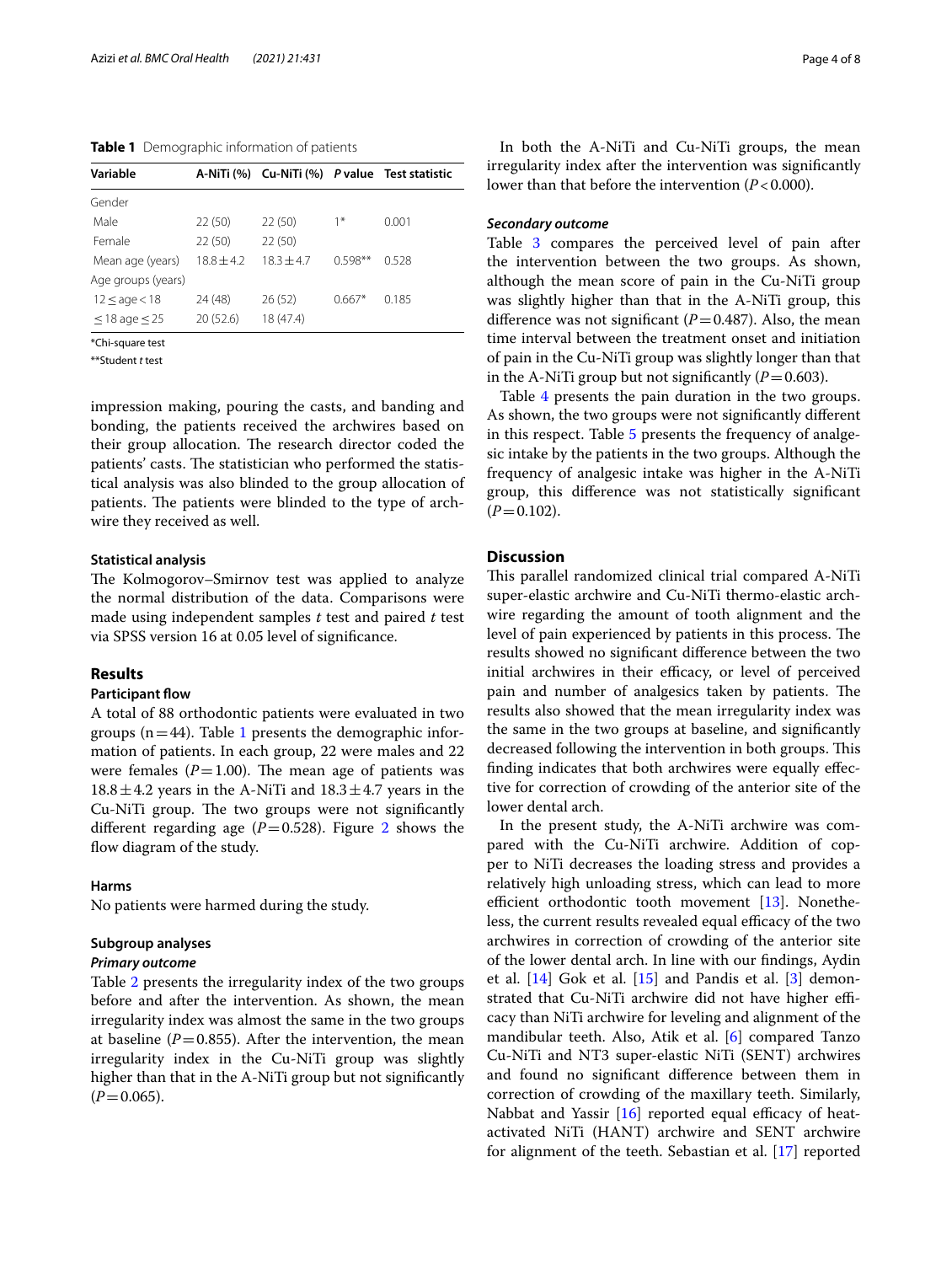

<span id="page-4-0"></span>that coaxial tubular and single-stranded SENT archwires were equally efective for correction of crowding of the anterior site of the lower dental arch. Moreover, Nordstrom et al.  $[18]$  $[18]$  demonstrated equal efficacy of TiNbTaZr and the conventional NiTi archwires for alignment of the teeth. Mahmoudzadeh et al. [[12](#page-7-7)] clinically compared A-NiTi and HANT archwires for alignment of the teeth and reported no signifcant diference in the irregularity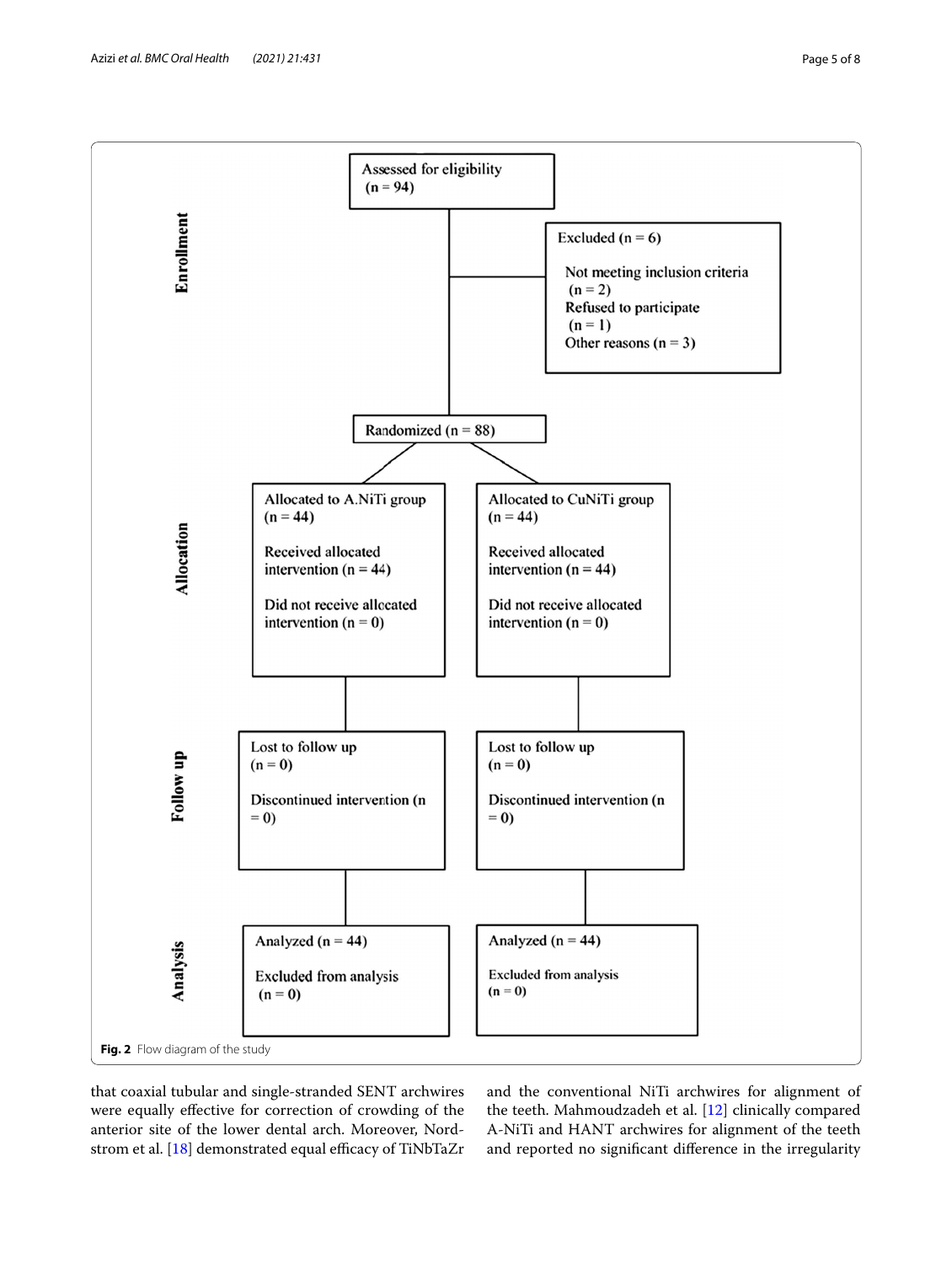| <b>Time</b>                       | Study group irregularity index |                   | $P$ value* | Test<br>statistic |
|-----------------------------------|--------------------------------|-------------------|------------|-------------------|
|                                   | A-NiTi mean (SD)               | Cu-NiTi mean (SD) |            |                   |
| Before treatment                  | 8.73(2.22)                     | 8.34(2.15)        | 0.395      | 0.855             |
| After treatment                   | 6.17(1.82)                     | 5.47 (1.69)       | 0.065      | 1.87              |
| $P$ value**                       | < 0.001                        | < 0.001           |            |                   |
| Test statistic                    | 13.17                          | 13.78             |            |                   |
| Change in irregularity index (mm) | 2.56                           | 2.87              |            |                   |

<span id="page-5-0"></span>**Table 2** Mean irregularity index (mm) in the two groups before and after treatment

\*\*Paired *t* test, \*Independent samples *t* test

*SD* standard deviation

<span id="page-5-1"></span>**Table 3** Comparison of the perceived level of pain in the two groups and the time interval between the treatment onset and initiation of pain

|                                                                      | Number of<br>cases | Study group      |                   | P value* | Test      |
|----------------------------------------------------------------------|--------------------|------------------|-------------------|----------|-----------|
|                                                                      |                    | A-NiTi mean (SD) | Cu-NiTi mean (SD) |          | statistic |
| Pain score                                                           | 44                 | 5.84(2.04)       | 6.16(2.23)        | 0.487    | $-0.697$  |
| Time interval between treatment onset<br>and pain initiation (hours) | 43                 | 5.45(6.31)       | 6.14(5.93)        | 0.603    | $-0.521$  |

\*One sample *t* test

*SD* standard deviation

<span id="page-5-2"></span>

| Group       | One day  | Two days | Three days | Four days | More than 4 days | P value* |
|-------------|----------|----------|------------|-----------|------------------|----------|
| A-NiTi (%)  | 2(4.5)   | 8(18.2)  | 13 (29.5)  | 1 (25)    | 10(22.7)         | 0.546    |
| Cu-NiTi (%) | 6 (13.9) | 9(20.9)  | 13 (30.2)  | 7 (16.3)  | 8(18.6)          |          |

\*Fisher's exact test

<span id="page-5-3"></span>**Table 5** Frequency of analgesic intake by the patients in the two groups

| Group       | Analgesic intake |            | P value | Test      |
|-------------|------------------|------------|---------|-----------|
|             | Yes (%)          | No (%)     |         | statistic |
| A-NiTi (%)  | 15(34.1)         | 29 (65.9)  | 0.102   | 2.682     |
| Cu-NiTi (%) | 8(18.6)          | 35 (81.4)  |         |           |
| Total       | 23(26.4)         | 64 (73.56) |         |           |

index between the two groups. Ulhaq et al. [\[19](#page-7-14)] assessed the BioCosmetic, Titanol, TP Aesthetic, and Tooth Tone archwires and found no signifcant diference between them. Abdelrahaman et al. [[20\]](#page-7-15) reported no signifcant diference between SENT, conventional NiTi and thermos-elastic NiTi archwires in alignment of the teeth.

In contrast to the present study and the aforementioned ones, Maria de Castro Serafm et al. [\[11](#page-7-6)] found that HANT archwire was signifcantly faster than the conventional NiTi archwire in leveling and alignment of the teeth. Also, according to Sebastian [\[21](#page-7-16)] the coaxial SENT archwire was signifcantly superior to singlestranded SENT archwire in terms of clinical efficacy. Diference between their results and ours may be due to the use of diferent types of archwires.

The current study showed 2.56 mm and 2.87 mm reduction in the irregularity index in the A-NiTi and Cu-NiTi groups, respectively. Nabbat and Yassir [[16](#page-7-11)] in a study with a relatively similar methodology to ours reported 2.69 mm and 2.74 mm reduction in the irregularity index in use of HANT and SENT archwires, respectively, which were close to the values reported in our study.

In contrast to the present study, Sebastian et al. [[17](#page-7-12)] reported 6.17 mm and 4.88 mm reduction in the irregularity index in the anterior site of the lower dental arch by using coaxial tubular SENT and single-stranded NiTi archwires, respectively, which were considerably greater than the values reported in the present study. It appears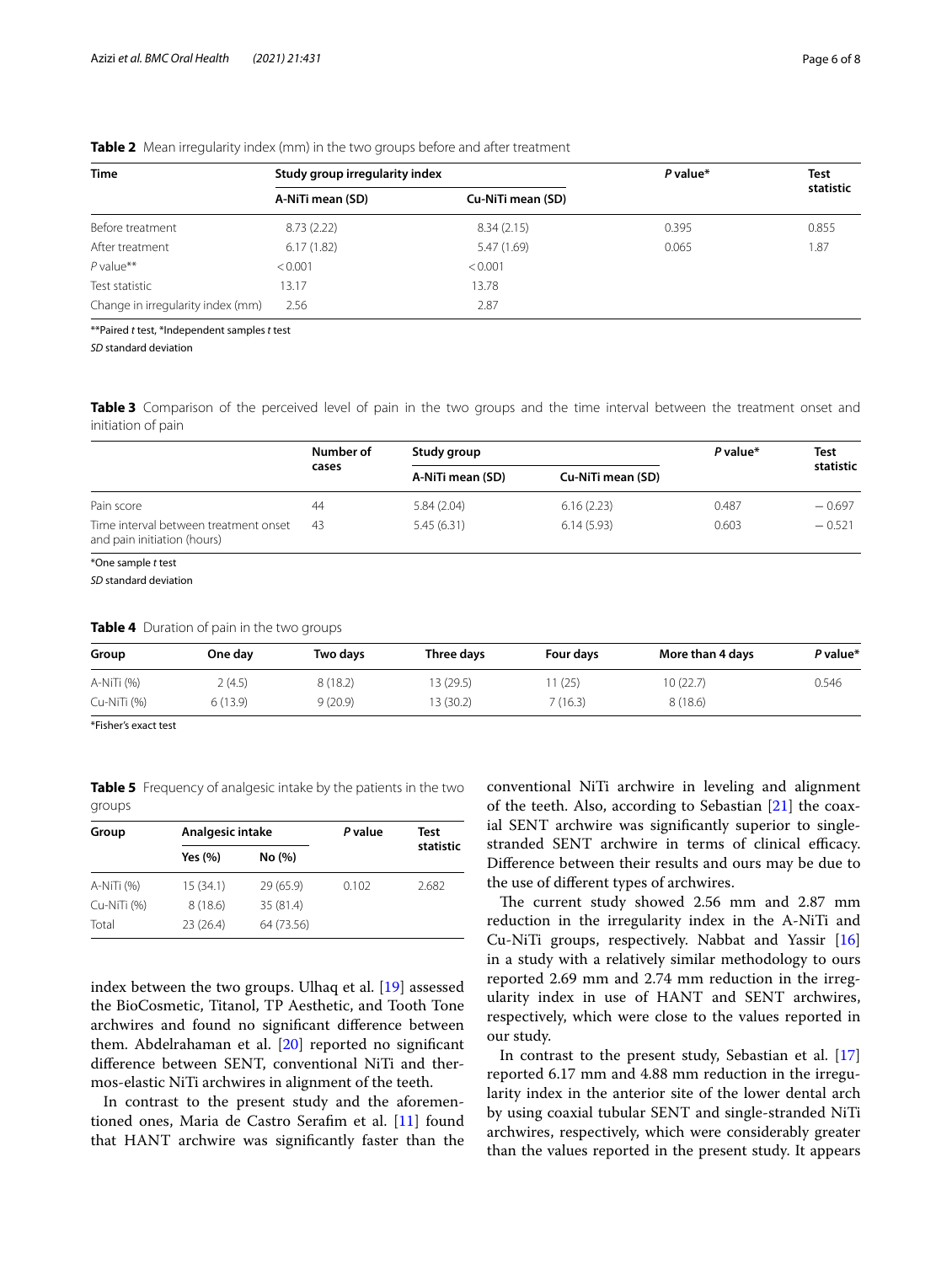that lower mean age in their study may be an important factor explaining the diference between their results and ours, because it has been demonstrated that age signifcantly afects the success of orthodontic tooth movement [[22\]](#page-7-17). Cappellette et al. [[23\]](#page-7-18) reported that orthodontic traction of teeth into the dental arch in younger patients has a higher success rate than in older patients. Orton et al. [[24](#page-7-19)] found that the duration of treatment would be longer after the completion of the pubertal period. Also, Ulhaq et al. [[19\]](#page-7-14) reported that the reduction in the irregularity index was 3.86 mm in use of BioCosmetic archwire, 4.51 mm in use of Titanol, 4.13 mm in use of TP Aesthetic, and 4.21 mm in use of Tooth Tone archwire. Greater rate of reduction in the irregularity index in their study compared with ours may be attributed to longer treatment period in their study, which was 63 days.

The current results showed no significant difference between the Cu-NiTi and A-NiTi groups in pain parameters (mean pain score, time interval between the onset of treatment and initiation of pain, and duration of pain). Since there was no signifcant diference between the two groups in the number of taken analgesics, similarity of the pain parameters in the two groups can be attributed to the equality of the two archwires regarding pain generation, and ensures absence of signifcant efect of analgesic intake as a confounder on the results. No signifcant diference in the level of pain experienced by patients in the two groups of archwires was in agreement with the fndings of Nabbat and Yassir [[16\]](#page-7-11) comparing HANT and SENT, Mahmoudzadeh et al. [\[12\]](#page-7-7) comparing A-NiTi and HANT, Abdelrahman et al. [\[8](#page-7-3)] comparing SENT, conventional NiTi, and thermos-elastic NiTi, and Sandhu and Sandhu [[25\]](#page-7-20) comparing SENT and multi-stranded stain-less steel archwires. Unlike our study, Cioffi et al. [[26](#page-7-21)] revealed that the level of pain at 2, 3 and 4 days following the installation of HANT archwire was signifcantly lower than that in use of SENT archwire. This controversy may be due to the diferent methodologies and use of various types of archwires.

In the present study, the two groups were matched in terms of gender and mean age of patients, with no signifcant diference, which was strength of this study and increased the reliability of the results. Moreover, blinding was performed to minimize bias, which further added to the accuracy of the results.

Reporting results after a short period of follow-up (6 weeks) was a limitation of this study. However, studies with longer follow-ups to assess the long-term efects of A-NiTi and Cu-NiTi archwires are not ethical due to prolongation of the treatment course. Also, other efects of archwires such as root resorption are important and should be addressed in future studies.

## **Conclusion**

Both A-NiTi and Cu-NiTi archwires are equally efective for tooth alignment in the anterior site of the lower dental arch and have no signifcant diference with regard to the level of pain experienced by patients.

#### **Abbreviations**

NiTi: Nickel–titanium; MPQ: McGill pain questionnaire; VAS: Visual analog scale; A-NiTi: Austenite Nickel–titanium; Cu: Copper; HANT: Heat-activated NiTi; SENT: Super-elastic NiTi.

#### **Acknowledgements**

The study was approved by the Research Committee of Kermanshah University of Medical Sciences.

#### **Authors' contributions**

Conceptualization: FA. Methodology: FA, AE. Validation: MMI. Formal analysis: AE. Resources: FA. Writing- original draft preparation: MMI. Writing- review and editing: FA, AE, MMI. Visualization, supervision: FA. Project administration: FA. All authors read and approved the fnal manuscript.

#### **Funding**

This study was funded by Kermanshah University of Medical Sciences (Grant No. 980774).

#### **Availability of data and materials**

The datasets used and/or analyzed during the current study are available from the corresponding author on reasonable request.

#### **Declarations**

#### **Ethics approval and consent to participate**

The study protocol was approved by the ethics committee of Kermanshah university of Medical Sciences (Ethical code: IR.KUMS.REC.1398.632). Informed consent was obtained from all individual participants included in the study and for participants below 16 years old from their parents. All methods were performed in accordance with the relevant guidelines and regulations.

## **Consent for publication**

Not applicable.

#### **Competing interests**

The other authors declare that they have no competing interest.

#### **Author details**

<sup>1</sup> Department of Orthodontics, Faculty of Dentistry, Kermanshah University of Medical Sciences, Kermanshah, Iran. <sup>2</sup> Students Research Committee, Kermanshah University of Medical Sciences, Kermanshah, Iran.

Received: 17 April 2021 Accepted: 28 August 2021 Published online: 06 September 2021

#### **References**

- <span id="page-6-0"></span>1. Wang Y, Liu C, Jian F, McIntyre GT, Millett DT, Hickman J, et al. Initial arch wires used in orthodontic treatment with fxed appliances. Cochrane Database Syst Rev. 2018;7:CD007859.
- <span id="page-6-1"></span>2. Jian F, Lai W, Furness S, McIntyre GT, Millett DT, Hickman J, et al. Initial arch wires for tooth alignment during orthodontic treatment with fxed appliances. Cochrane Database Syst Rev. 2013;2013:CD007859.
- <span id="page-6-3"></span>3. Pandis N, Polychronopoulou A, Eliades T. Alleviation of mandibular anterior crowding with copper-nickel-titanium vs nickel-titanium wires: a double-blind randomized control trial. Am J Orthod Dentofacial Orthop. 2009;136:152.e1-152.e7.
- <span id="page-6-2"></span>4. Sarul M, Kawala B, Antoszewska J. Comparison of elastic properties of nickel–titanium orthodontic Archwires Porównanie właściwości